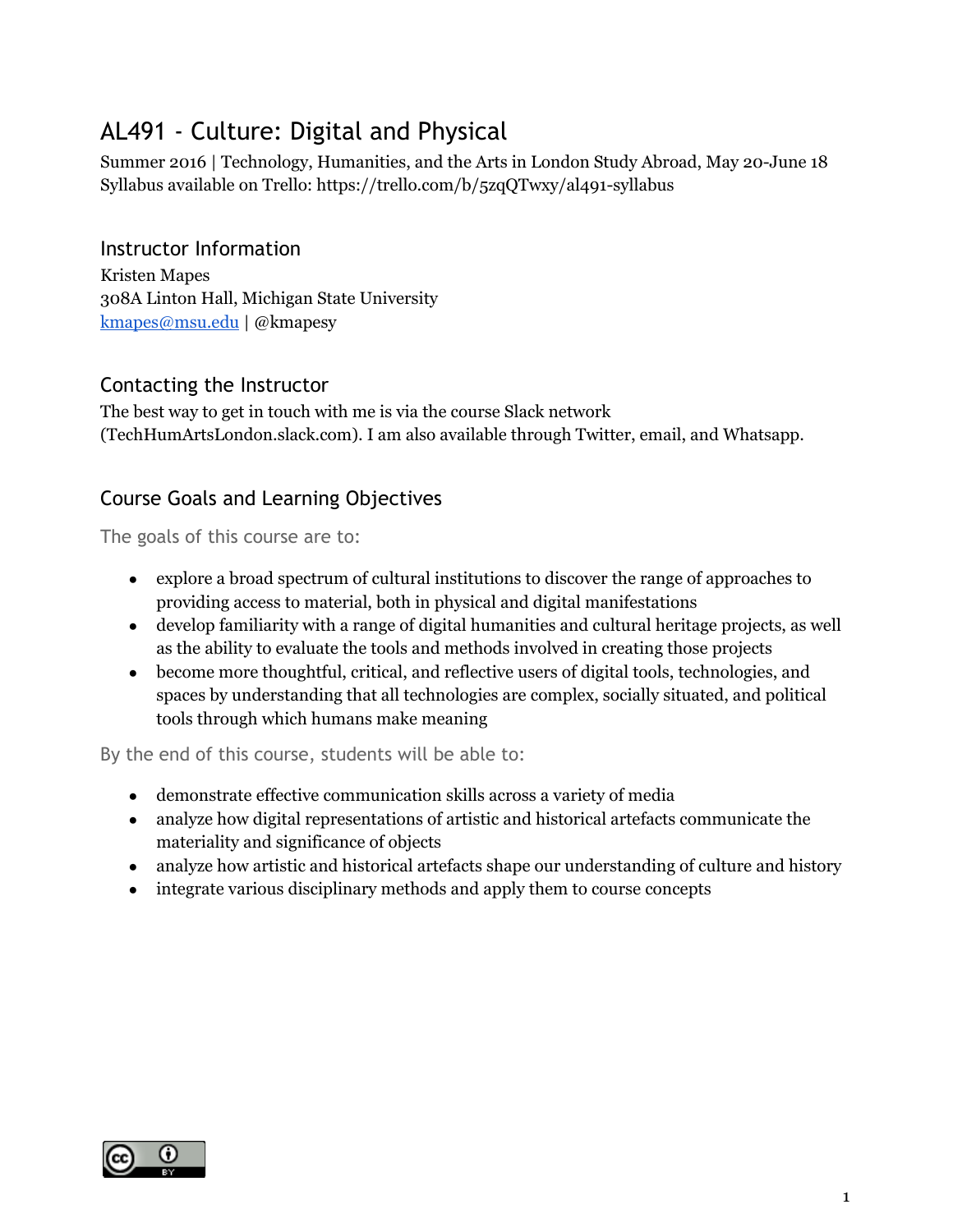### Assignments

| Reflection 1 - Information Age Exhibit  | 8%     |
|-----------------------------------------|--------|
| Visitor & Resident Reflection           | 6 %    |
| Storymap Gigapixel Assignment           | 10 %   |
| Reflection 2 - Manchester & Liverpool   | 8 %    |
| <b>Mapping Assignment</b>               | 15 %   |
| Reflection 3 - Museum of London Exhibit | 8 %    |
| <b>Final Project and Reflection</b>     | $20\%$ |
| Attendance and Participation            | 25%    |

# Grading Scale

This course uses MSU's 4.0 grading scale. Credit will not be awarded for a score below 1.0 (59% or below).

| 4.0     | 92-100% |
|---------|---------|
| 3.5     | 86-91%  |
| 3.0     | 80-85%  |
| 2.5     | 75-79%  |
| 2.0     | 70-74%  |
| $1.5\,$ | 65-69%  |
| 1.0     | 60-64%  |

# Course Policies

# **Course Technologies**

You will need to have access to certain digital technologies in order to complete your work. In some instances, these technologies may be new to you. You are responsible for making time to ramp up, troubleshoot, and learn. This activity will require your patience, can-do attitude, and sense of adventure.

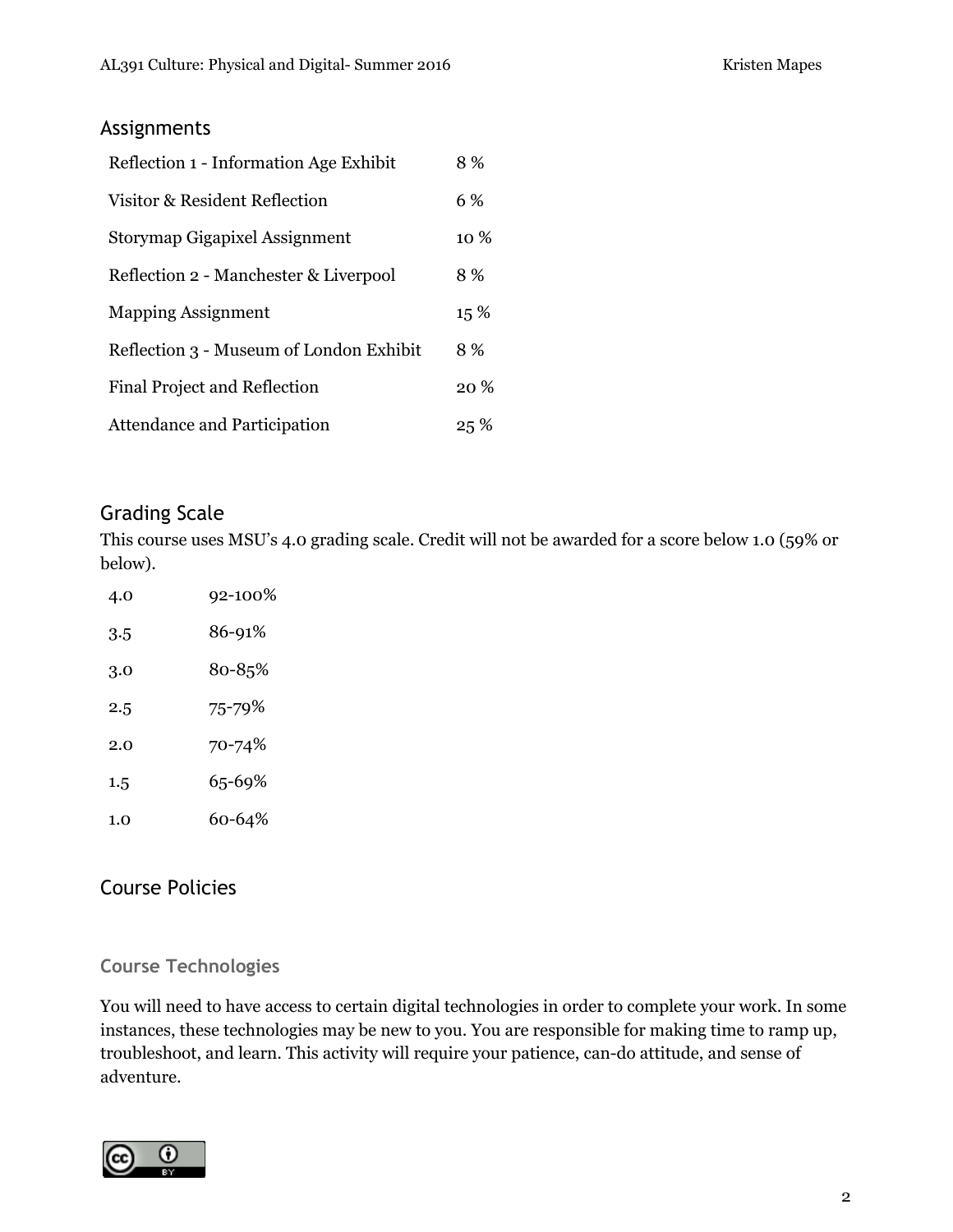- Access to [https://googleapps.msu.edu](https://googleapps.msu.edu/) for access course materials and complete your course work.
- A **Slack** account. Sign up using your @msu.edu email account at [TechHumArtsLondon.slack.com.](http://techhumartslondon.slack.com/) Only your fellow classmates, Ellen Moll, Max Chappuis (OSA Representative), and I will be able to see this channel, so it is relatively private. See [slack.com/getting-started](http://slack.com/getting-started) for tips and tutorials about how to use Slack effectively for team communication.

If you are going to use a laptop or any other technology during class, make sure that it is not a distraction to yourself or others. Do not take phone calls, update your status, or text during class unless you have made arrangements with me ahead of time (due to some sort of emergency or care issue). Avoid using technology as a barrier to actively engaging during class. Instead, let it either augment our discussions or turn it off.

#### Attendance

Attendance is mandatory for this class. You are allowed one unexcused absence; further absences will result in the deduction of a third of a point from your final grade.Lateness disrupts the entire class, especially in a small discussion course like ours. If you are more than 15 minutes late, I will mark it as half an absence.

#### Late Assignments

Assignments are due at the beginning of the class period on the day they are due. Any assignment turned in on the same day as the deadline but after the beginning of class will lose points. Assignments turned in later than the due date will not be accepted.

#### Ethics and Academic Integrity

The work you submit must be produced originally for this class. An additional expectation is that you will follow this basic ethical obligation: You should credit others' contributions to your work. You should not claim, as your own, work (or writing) that is not your own. To do so is considered plagiarism. It is perfectly appropriate for you to borrow graphics, to quote passages, and to use ideas from others. However, whenever you do that, follow appropriate conventions for citing and using your sources. Procedures for responding to cases of academic honesty and possible repercussions are outlined in Spartan Life: Student Handbook and Resource Guide. They can also be found on the web at: <http://www.msu.edu/unit/ombud/honestylinks.html>

#### Special Needs and Accommodations

To receive accommodation for any disability, students must first register with the Resource Center for Persons with Disabilities. The RCPD will request appropriate documentation and make a determination regarding the nature of the accommodation to which a student is entitled. The

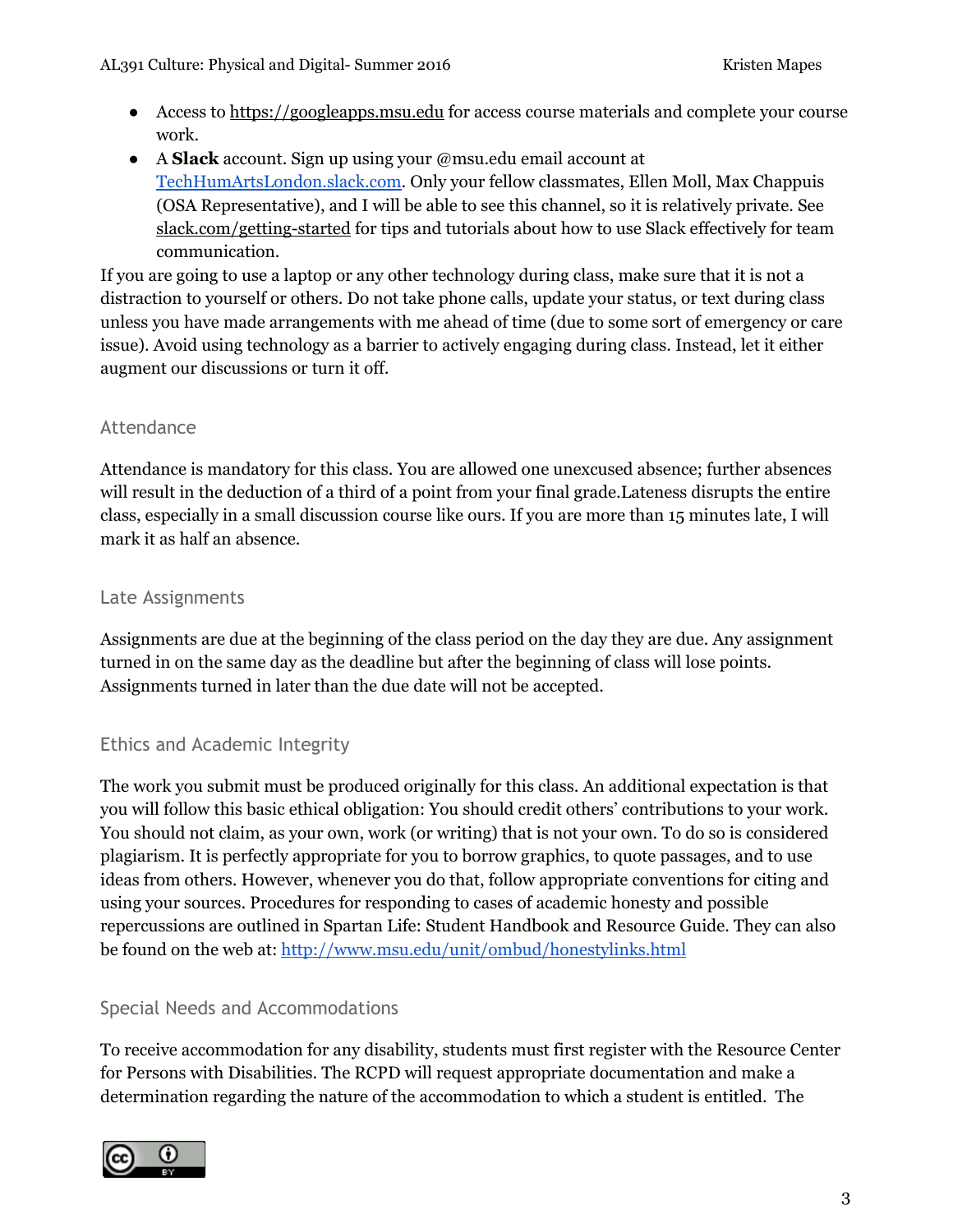RCPD will then give the student a "visa" that specifies the kind of accommodation that may be provided. It is then the responsibility of the student seeking accommodation to present the visa to his/her instructor.

That said, we all learn in different ways and process information differently. Please talk to me as soon as possible about your individual learning needs and the ways in which we can accommodate you.

### Assignments

#### Reaction 1 - Information Age Exhibit

After visiting the museum, go back to the website again, and look deeper. Download an app, watch a video, explore. Your assignment will be to react to the exhibit, both in terms of the content of the history of communication and information technology as well as to the way the cultural objects are communicated to you. Think about how the physical exhibit interplays with the digital/online content, both on the website and through the app. What do you think the museum is trying to achieve? How successful are they? What are the pros and cons of the different in-person versus online (or mixed) experiences? Feel free to focus on one or two objects or to think more broadly whatever interests you is where you should focus.

Write your reactions and ruminations in a 1-2 page double spaced Google Doc (you're welcome to include pictures/screenshots) and **post to the #culture\_readings channel in Slack by midnight on Thursday (May 26th).** Share the google doc with everyone in the class, giving them "Suggesting" privileges.

**By class on Friday, May 27th,** you needs to comment on 3 of your peers' papers. A comment can be an overall reaction to their paper, or on a specific point they made. Feel free to comment on each others' comments as well.

#### Visitor and Resident Reflection

Write up to 1 page, single-spaced, reflecting on your V&R map, on the concept of digital visitors and residents, and how any of this relates to museums, libraries, and archives. Build upon the discussion that we had on Friday in the workshop and share any insights that you have had over the weekend. Turn in the assignment by DM'ing me on Slack or emailing me a Word doc, pdf, or google doc.

#### Reflection 2 - Manchester and Liverpool

After visiting cultural institutions in Manchester and Liverpool, reflect on what you saw and experienced. Visit the websites of the places you visited a bit more in depth. Do museums and other institutions seem to approach physical and/or digital objects differently? Was Northern England

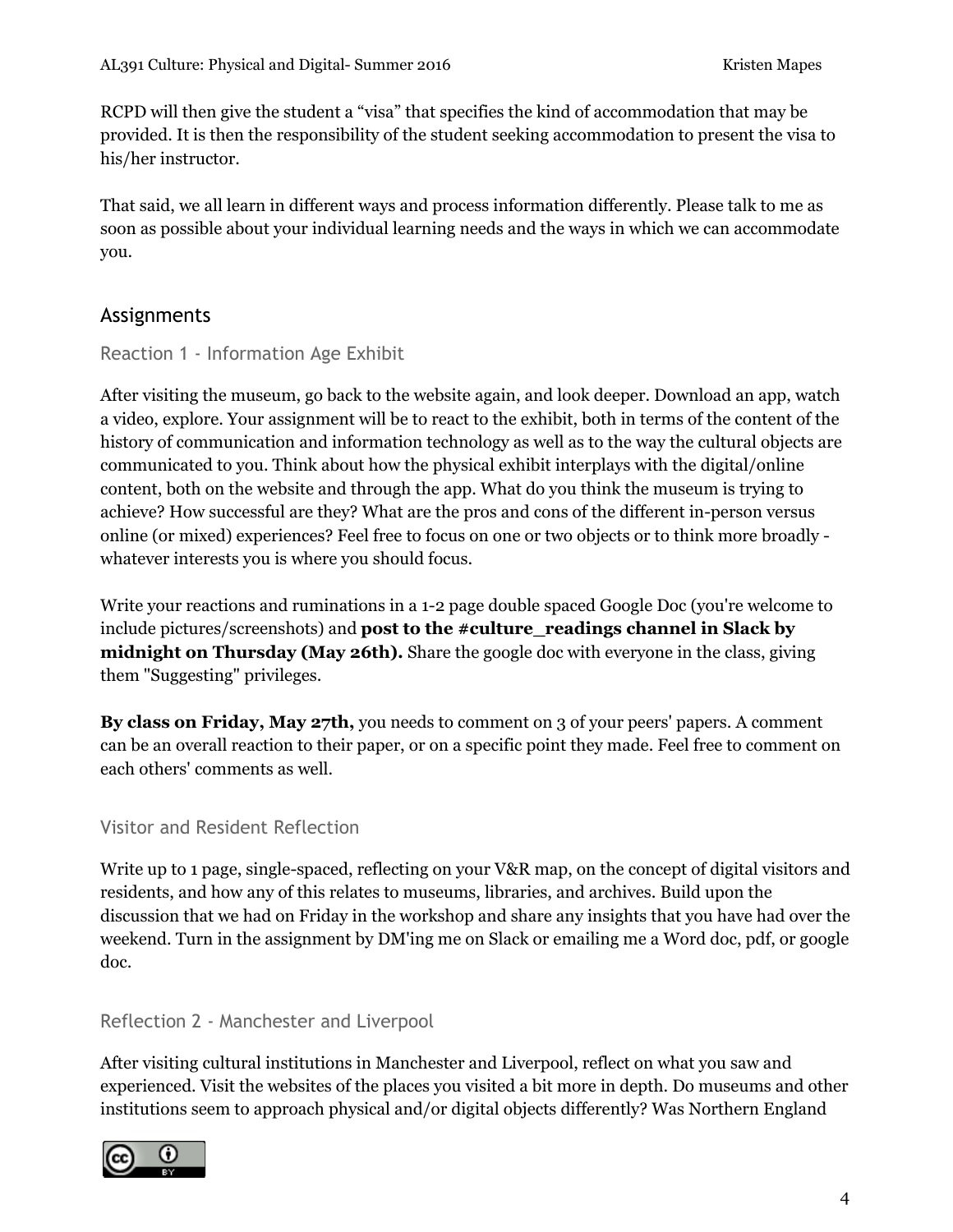different than London? If so, how? Did any differences you encountered affect your understanding or experience in the museum (etc) context?

Write your reactions and ruminations in a 1-2 page double spaced Google Doc (you're welcome to include pictures/screenshots) and **post to the #culture\_readings channel in Slack by midnight on Thursday (June 17th).** Share the google doc with everyone in the class, giving them "Suggesting" privileges.

**By class on Friday, June 10th**, you needs to comment on 3 of your peers' papers. A comment can be an overall reaction to their paper, or on a specific point they made. Feel free to comment on each others' comments as well.

#### Reflection 3 - Museum of London

After visiting the museum, go back to the website and look deeper. Download an app, watch a video, explore. Your assignment will be to react to the Museum and what you learned of its practices. How does the tradition of maintaining and displaying cultural objects in person fit with the robust digital activities that the Museum takes part in? How does the Museum seek to interact with users? Think back to the Visitor and Resident workshop as you consider how the Museum sees itself and its users online. What do you think the museum is trying to achieve? How successful are they? What are the pros and cons of the different in-person versus online (or mixed) experiences?

Write your reactions and ruminations in a 1-2 page double spaced Google Doc (you're welcome to include pictures/screenshots) and **post to the #culture\_readings channel in Slack by midnight on Thursday (June 16th)**. Share the google doc with everyone in the class, giving them "Suggesting" privileges.

**By class on Friday, June 17th**, you needs to comment on 3 of your peers' papers. A comment can be an overall reaction to their paper, or on a specific point they made. Feel free to comment on each others' comments as well.

#### Mapping Assignment

Throughout the course, you will need to take notes, photos, and collect any other media and thoughts you like in order to create a story of your time in London.

This story will be told using one of three mapping tools (your choice - let me know if you have another tool that you'd like to use):

- Google Maps  $\frac{(\text{https://www.google.com/maps/d/u/o)}}{(\text{https://www.google.com/maps/d/u/o)}}$
- Storymap JS [\(https://storymap.knightlab.com\)](https://storymap.knightlab.com/)
- Odyssey JS [\(http://cartodb.github.io/odyssey.js\)](http://cartodb.github.io/odyssey.js)

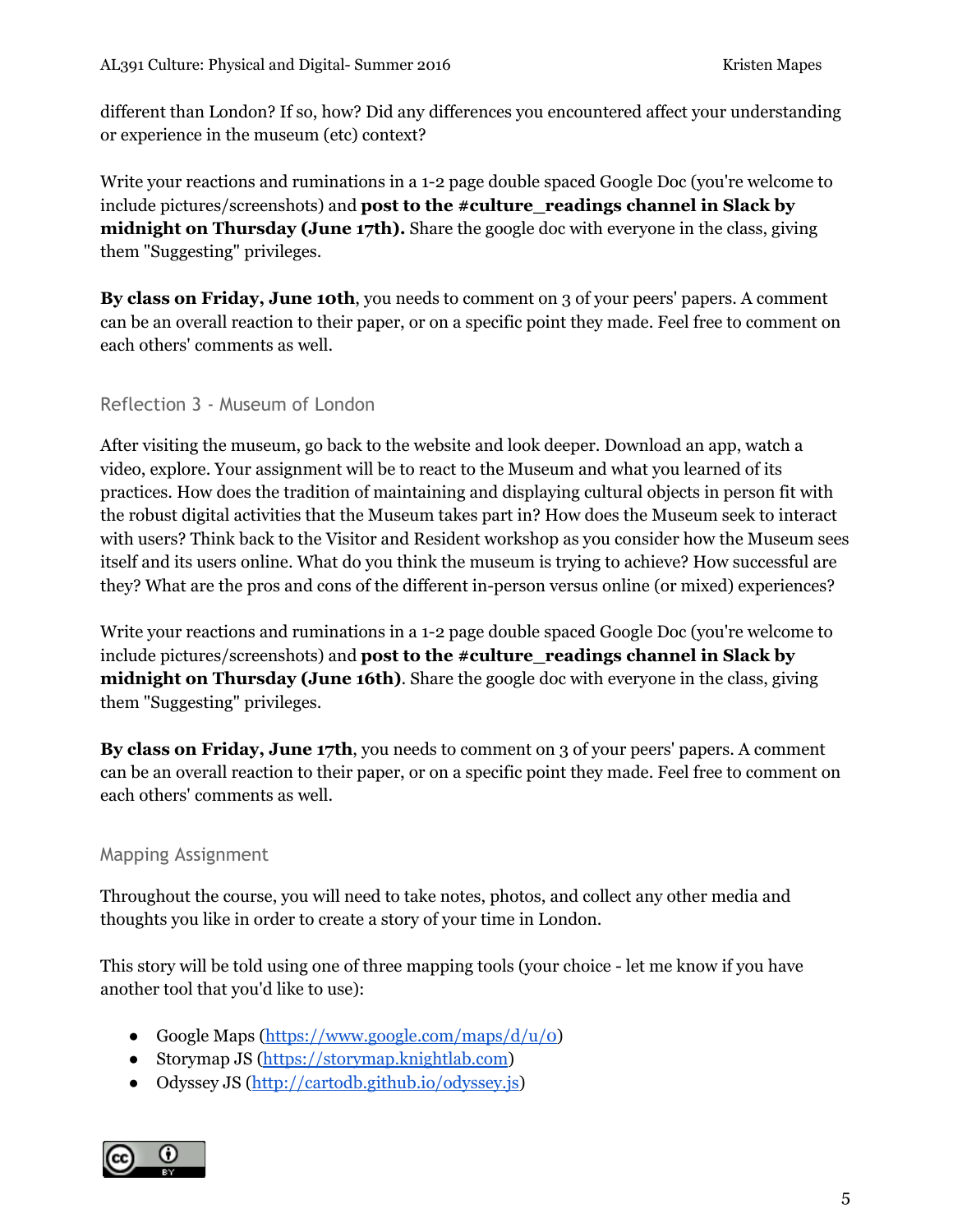For each library, archive, or museum that you visit for this class, take a note, a photo, a video, or find an artifact online that you would like to reflect on, and make the place a point/card/etc on your map. Include any media that you'd like to in the card itself. Additionally, you will need to write a short paragraph summarizing something that you learned by visiting that site that contributed to your overall understanding of the course concepts.

You will be graded on the thoughtfulness of your summaries, the impact of the media included, and on the technical success of the map.

You will be expected to be adding content to this map as the program progresses so that you may turn it in on the last day in London without cramming.

If you have technical questions or come across bugs, please don't hesitate to ask for help in Slack, online, or in person!

Storymap Gigapixel Assignment

The goal of this assignment is three-fold: 1) to use an innovative digital medium to close read an image, 2) to use the high resolution images provided by cultural institutions in a new way, and 3) to reflect on the pros and cons of the physical and the digital with regard to cultural objects.

Select a high resolution image of an object from a library, archive, or museum (preferably one that you have visited in London, either for class or otherwise). If you prefer not to select an image of an object, you may use a high resolution image of the space itself or of an exhibit.

After loading the image into StoryMap JS Gigapixel [\(https://storymap.knightlab.com/gigapixel\)](https://storymap.knightlab.com/gigapixel), you will both "close read" the image and reflect on its meaning in relation to the class. This is an opportunity to deeply explore the affordances and downsides of the digital versus the physical. Try to select an object/space that you have seen in person or interacted with physically.

#### Image Analysis Assignment

Examine images from the Victoria & Albert Museum on the following three platforms:

- 1. Google Cultural Institute [https://www.google.com/culturalinstitute/u/0/collection/victoria-and-albert-museum?pro](https://www.google.com/culturalinstitute/u/0/collection/victoria-and-albert-museum?projectId=art-project) [jectId=art-project](https://www.google.com/culturalinstitute/u/0/collection/victoria-and-albert-museum?projectId=art-project)
- 2. Europeana [http://www.europeana.eu/portal/collections/art-history?f%5BCOUNTRY%5D%5B%5D=u](http://www.europeana.eu/portal/collections/art-history?f%5BCOUNTRY%5D%5B%5D=united+kingdom&f%5BDATA_PROVIDER%5D%5B%5D=Victoria+and+Albert+Museum&f%5BTYPE%5D%5B%5D=IMAGE&view=grid) [nited+kingdom&f%5BDATA\\_PROVIDER%5D%5B%5D=Victoria+and+Albert+Museum&f](http://www.europeana.eu/portal/collections/art-history?f%5BCOUNTRY%5D%5B%5D=united+kingdom&f%5BDATA_PROVIDER%5D%5B%5D=Victoria+and+Albert+Museum&f%5BTYPE%5D%5B%5D=IMAGE&view=grid) [%5BTYPE%5D%5B%5D=IMAGE&view=grid](http://www.europeana.eu/portal/collections/art-history?f%5BCOUNTRY%5D%5B%5D=united+kingdom&f%5BDATA_PROVIDER%5D%5B%5D=Victoria+and+Albert+Museum&f%5BTYPE%5D%5B%5D=IMAGE&view=grid)
- 3. Victoria & Albert Museum Website -<http://www.vam.ac.uk/collections>

Include a screenshot of one image from each platform that you will examine. Discuss the pros and cons of each platform. What metadata is available? How much context is provided about the item?

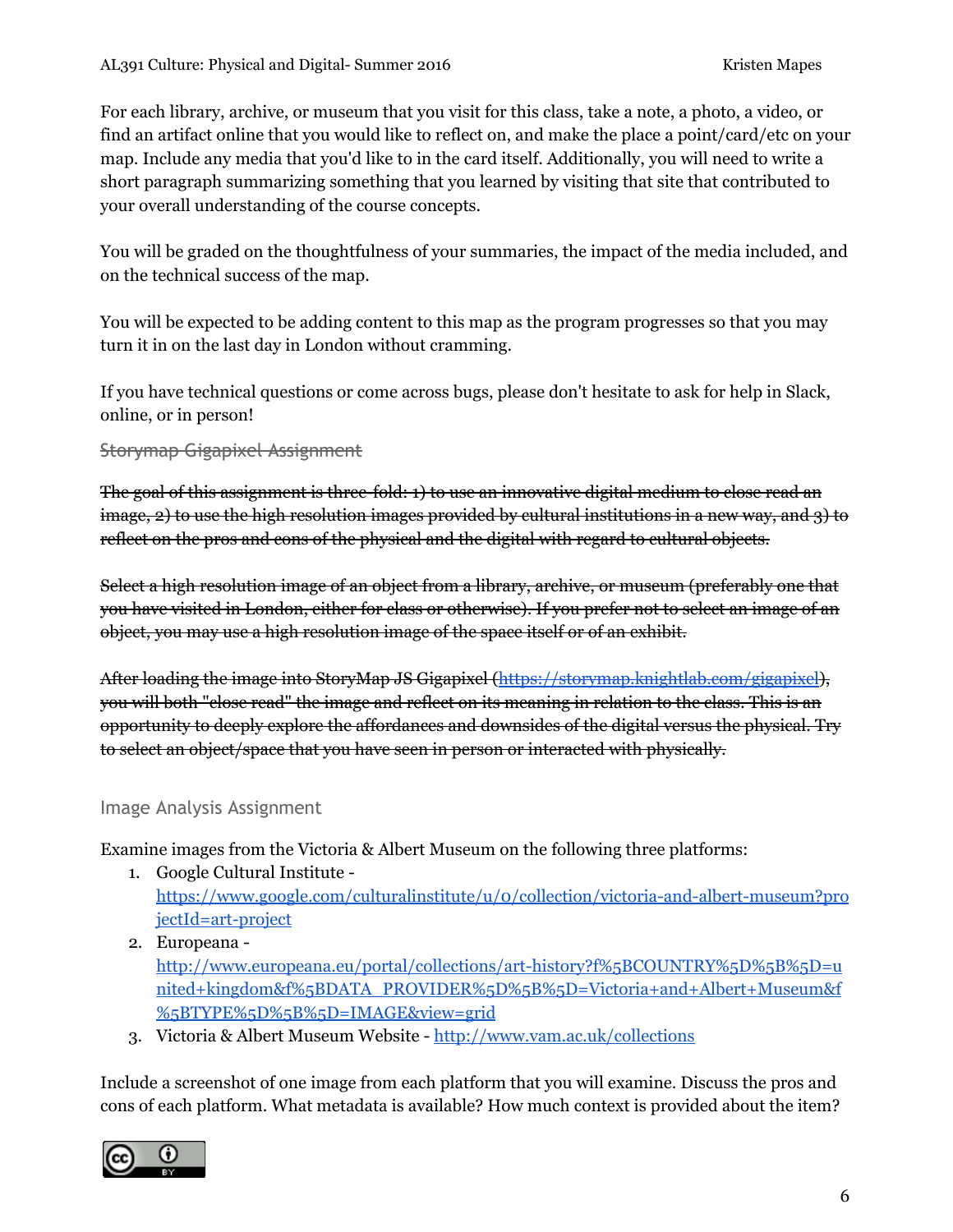Is the context about its provenance/history, or about its physical location in the museum, or about the content of the piece (or all of the above)? How are the platforms different? Why do you think one prioritizes certain things and another prioritizes something else?

Provide screenshots to support your points. These can be shots of the zooming capability of the site, for example, of metadata, of contextual information - whatever makes sense to you to include.

For this assignment, I expect you to write at least 500 words.

Final Project

[See the full project description here.](https://docs.google.com/document/d/1TGlLxvLrAsWq7ANxTRLysxJI35xU3D1-RnHJFVthm_I/edit#)

#### Attendance and Participation

Active participation in the course is required. See the attendance policy for information about absences and how they affect your grade. Come to class prepared to discuss the readings due that day and/or having explored the tools we will be learning.Plan on expressing your ideas, frustrations, questions, and confusions. This is a small, discussion based class, so we have the opportunity to delve deeply into issues. Participation also extends to the online portal to the course, the AL491 Slack network. You periodically will be required to post something in Slack before class about the readings and assignments. Doing so on time will count toward your overall participation grade. Slack is a fantastic resource for airing questions and comments and sharing ideas and resources that don't come up in class. Contributing to the conversation in Slack will help improve your participation grade.

# **Schedule**

*(contact hours estimate in parentheses)*

**May 23 (Mon) - Orientation & group sightseeing tour (2)**

**May 24 (Tues) - Class Time (3)**

- Location & Time: ACCENT Classroom, 9am-12pm
- Introduction to the syllabus and the class. Discussion of the readings. Introduction to Storymaps JS and Google Maps.
- Readings due:
	- 'This is why we fight': Defining values of the digital humanities, Lisa Spiro, *Debates in the Digital Humanities*, 2012,<http://dhdebates.gc.cuny.edu/debates/text/13>
	- Humanities data: A necessary contradiction, Miriam Posner, Blog, 2015, <http://miriamposner.com/blog/humanities-data-a-necessary-contradiction>
	- Tuning out digital buzz, for an intimate communion with art, Holland Cotter, *New York Times*, March 26, 2015, [http://www.nytimes.com/2015/03/19/arts/artsspecial/tuning-out-digital-buzz-for](http://www.nytimes.com/2015/03/19/arts/artsspecial/tuning-out-digital-buzz-for-an-intimate-communion-with-art.html)[an-intimate-communion-with-art.html](http://www.nytimes.com/2015/03/19/arts/artsspecial/tuning-out-digital-buzz-for-an-intimate-communion-with-art.html)

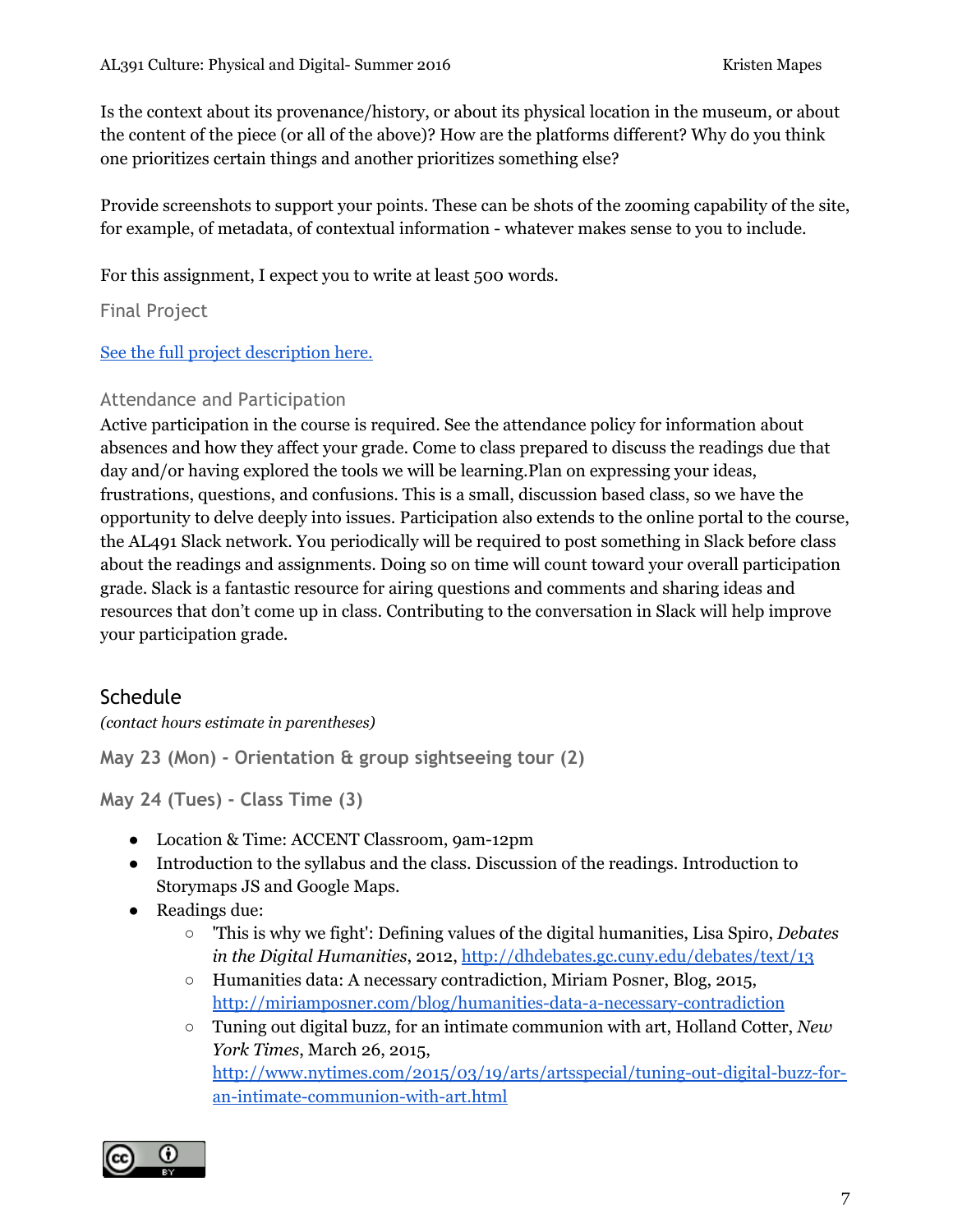**May 25 (Wed) - History of Information Technology -- NOTE: 2 CLASS MEETINGS (3)**

- 1st CLASS MEETING
- Location & Time: Science Museum, 10am-12pm
- We will visit the Information Age Exhibit, and you will be free to explore the exhibit at your own pace.
- In advance of visiting the museum, you need to explore the website: [http://www.sciencemuseum.org.uk/visitmuseum/plan\\_your\\_visit/exhibitions/information](http://www.sciencemuseum.org.uk/visitmuseum/plan_your_visit/exhibitions/information_age) [\\_age](http://www.sciencemuseum.org.uk/visitmuseum/plan_your_visit/exhibitions/information_age)
- Post-Class Assignment: Reflection 1 Information Age
- 2nd CLASS MEETING
- Location & Time: University College London (Sir David Davies Lecture Theatre, room Go8 -Roberts Building, Malet Place) 6pm-7:30pm
- Lecture: Johanna Drucker, "Graphic Provocations: What do digital humanists want from visualization?"

**May 26 (Thurs) - Workshop with King's College London Students (3)**

- **Assignment due (at midnight):** Reflection 1 Information Age Exhibit
- Location & Time: King's College London, 2pm-4pm
- Hear from students in the King's College Digital Humanities Programme about their work and get to know them at the pub in a social meetup afterward.
- Assignment due (at midnight): Information Age Reaction

**May 27 (Fri) - Visitor and Resident Workshop (3)**

- **Assignment due**: Reflection 1 Information Age Exhibit peer comments
- Location & Time: ACCENT classroom, 1pm-4pm
- Readings due:
	- Visitors & Residents: A New model for online engagement, David S. White and Alison Le Cornu, First Monday, 16.9 (2011), <http://firstmonday.org/ojs/index.php/fm/article/view/3171/3049>
	- Visitors & Residents Introduction Video, David White, 2014, <https://www.youtube.com/watch?v=sPOG3iThmRI> or at [http://daveowhite.com/vandr](http://daveowhite.com/vandr/)
	- Truth and Method: A Review of Visitors and Residents, David White, 4/29/16, [http://daveowhite.com/truth-and-method](http://daveowhite.com/truth-and-method/)
- A guest speaker, David White, Head of Technology Enhanced Learning, at University of the Arts London, will lead a workshop for students of the Visitors & Residents model of digital engagement.

**May 31 (Tues) - Class time (3)**

● **Assignment due**: Visitor & Resident Reflection

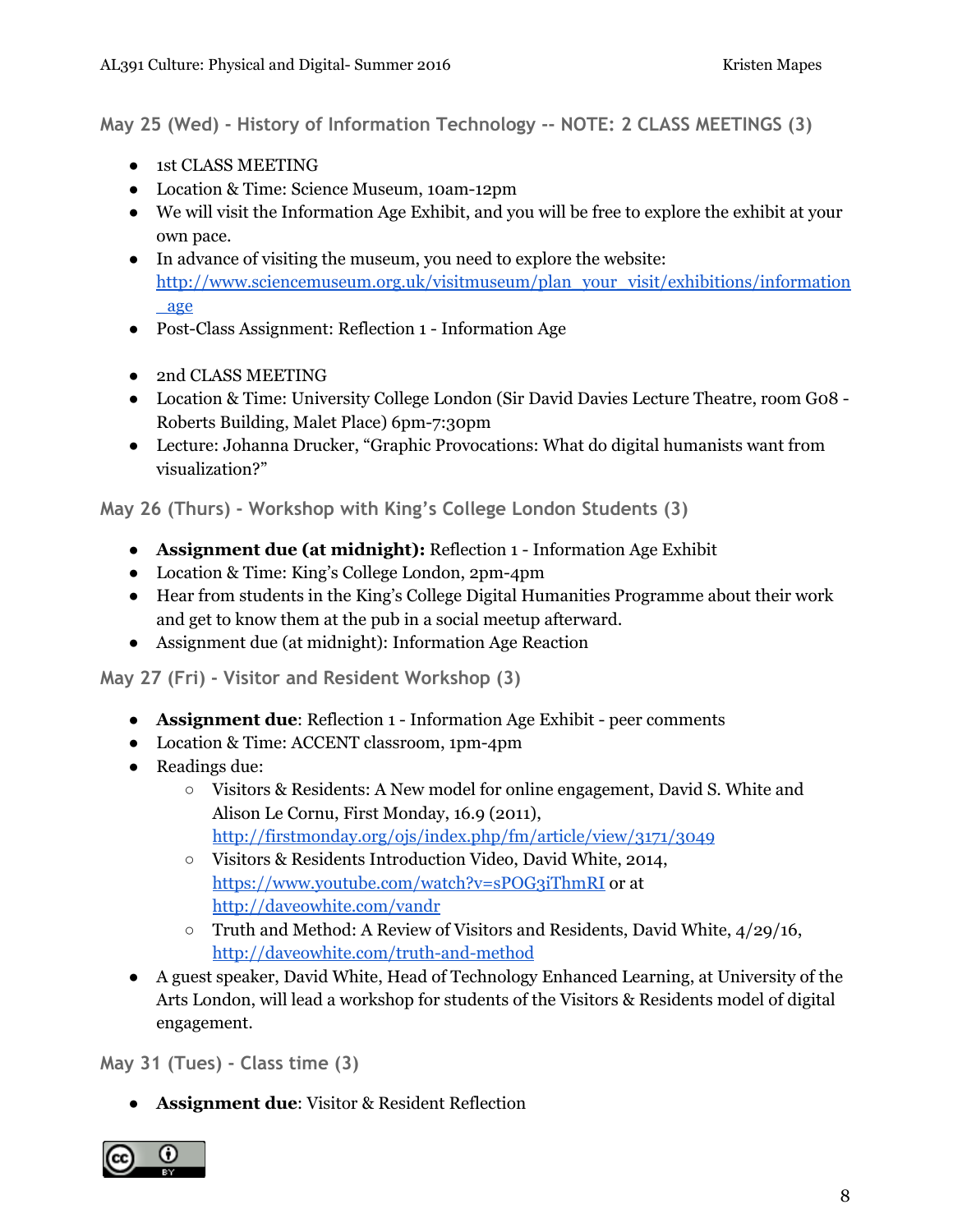- Location & Time: ACCENT classroom, 9am-12pm
- Discussion of the readings. Reflections on the first week of the program and the course. Introduction to Storymaps JS Gigapixel and finding images online.
- Readings due:
	- Beacons, QR Codes, and 3D Printing: Enter the museum of the 21st century, Andrea Shea, The Artery- WBUR Boston, September 14, 2015, <http://artery.wbur.org/2015/09/14/museums-digital-technology>
	- Museums see different virtues in virtual worlds, Anand Giridharadas, New York Times, August 7, 2014, [http://www.nytimes.com/2014/08/08/arts/design/museums-see-different-virtues](http://www.nytimes.com/2014/08/08/arts/design/museums-see-different-virtues-in-virtual-worlds.html?_r=0)[in-virtual-worlds.html?\\_r=0](http://www.nytimes.com/2014/08/08/arts/design/museums-see-different-virtues-in-virtual-worlds.html?_r=0)
	- Museums in the digital age, Report, 2013, [http://www.arup.com/news/2013\\_11\\_november/05\\_november\\_museums\\_in\\_the](http://www.arup.com/news/2013_11_november/05_november_museums_in_the_digital_age_future_gazing_report_launches) [\\_digital\\_age\\_future\\_gazing\\_report\\_launches](http://www.arup.com/news/2013_11_november/05_november_museums_in_the_digital_age_future_gazing_report_launches)

**June 1 (Wed) - NO CLASS**

**June 2 (Thurs) - June 4 (Sat) -- FIELD TRIP TO NORTHERN ENGLAND: Manchester & Liverpool**

For the Day in Liverpool: Thinking about Cultural Institutions Beyond GLAMs - Football and Public Memory

Liverpool is a city with a fascinating and rich history. However, based on continued developments in the HIllsborough Disaster inquiry, we are going to focus on one aspect of the city's recent history. There are 2 Wikipedia articles to read - the Heysel Stadium Disaster predated the Hillsborough Disaster by four years and provided the context with which the Hillsborough Disaster played out in the press and public opinion.

Skim through the Guardian article ('Deadly Mistakes') (it's helpful for images especially). Look at the data journalism exploration from the Guardian (\*if you would like to download the data and explore it for your final project, that's an option; let me know\*).

Then, explore the Report and archive/disclosed material. Read a document or two and see how it can be explored. As you explore the city of Liverpool, keep an eye out for memorials to the Disaster. What impression do they make? How do they seem to be maintained? (eg are there fresh flowers or other mementos left there today?) Before class on Tuesday, post a comment and react to your peers in the #cultural readings channel of Slack. Feel free to include an image or video from a memorial if you have any.

- Reading due
	- Heysel Stadium Disaster, Wikipedia, [https://en.wikipedia.org/wiki/Heysel\\_Stadium\\_disaster](https://en.wikipedia.org/wiki/Heysel_Stadium_disaster)
	- Hillsborough Disaster, Wikipedia, [https://en.wikipedia.org/wiki/Hillsborough\\_disaster](https://en.wikipedia.org/wiki/Hillsborough_disaster)

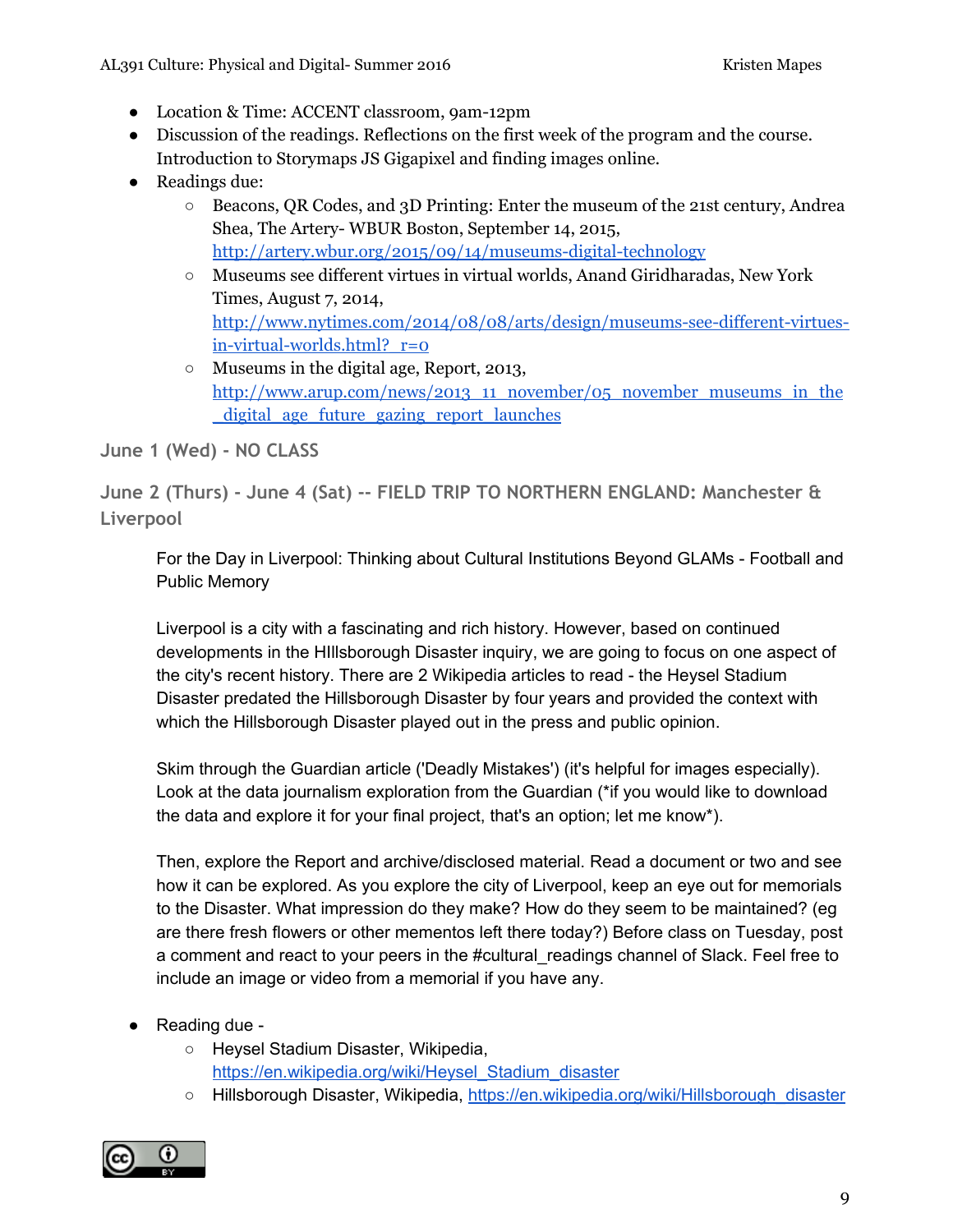- Hillsborough Disaster: Deadly Mistakes and Lies That Lasted Decades, *The Guardian*, 26 April 2016, [https://www.theguardian.com/football/2016/apr/26/hillsborough-disaster-deadly-mist](https://www.theguardian.com/football/2016/apr/26/hillsborough-disaster-deadly-mistakes-and-lies-that-lasted-decades) [akes-and-lies-that-lasted-decades](https://www.theguardian.com/football/2016/apr/26/hillsborough-disaster-deadly-mistakes-and-lies-that-lasted-decades) [skim through]
- Hillsborough Report; What Data Journalism Can Tell Us About the Files, *The Guardian*, 12 September 2012, [https://www.theguardian.com/football/datablog/2012/sep/12/hillsborough-disaster-cr](https://www.theguardian.com/football/datablog/2012/sep/12/hillsborough-disaster-crowdsourcing) [owdsourcing](https://www.theguardian.com/football/datablog/2012/sep/12/hillsborough-disaster-crowdsourcing)
- Disclosed Material and Report, Hillsborough Independent Panel, <http://hillsborough.independent.gov.uk/>

**June 7 (Tues) - Class Time (3)**

- **Assignment due**: Storymap Gigapixel Assignment
- Readings due:
	- $\circ$  Is a museum a database?: Institutional conditions in net utopia, Mike Pepi, e-flux 60, 2014, [http://www.e-flux.com/journal/is-a-museum-a-database-institutional-conditions-i](http://www.e-flux.com/journal/is-a-museum-a-database-institutional-conditions-in-net-utopia/) [n-net-utopia/](http://www.e-flux.com/journal/is-a-museum-a-database-institutional-conditions-in-net-utopia/)
	- Where next for open cultural data in museums?, Mia Ridge, Museum-ID, <http://www.museum-id.com/idea-detail.asp?id=387>

**June 8 (Wed) - Wellcome Library (3)**

- Location & Time: Wellcome Library, 10am-[TBD]
- Meet with Jenn Phillips-Bacher (Web Manager) and other folks from the digital services team to learn about Library perspectives and using collections data to envision new ways of exploring and knowing about information. We will also discuss linked data.
- In advance of the class, read up on the Wellcome Trust and the Wellcome Library. Especially look at the following:
	- [http://wellcomelibrary.org](http://wellcomelibrary.org/)
	- [https://alpha.wellcomelibrary.org](https://alpha.wellcomelibrary.org/)
	- <https://alpha.wellcomelibrary.org/people/P2175>
	- [https://wellcome-sandbox.herokuapp.com](https://wellcome-sandbox.herokuapp.com/)
- Reading due:
	- A Linked Data Journey: Introduction, Jacob Shelby, 23 September 2015, LITA Blog, <http://litablog.org/2015/09/a-linked-data-journey-introduction>

**June 9 (Thurs) - London Metropolitan Archives (3)**

- **Assignment due at midnight:** Reflection 2 Manchester and Liverpool
- Location & Time: London Metropolitan Archives, 10am-1pm
- Conduct class at [London Metropolitan Archives](https://www.cityoflondon.gov.uk/things-to-do/london-metropolitan-archives/Pages/default.aspx) with guest speakers from their staff: Laurence Ward (Team Lead of Digital Services) and Philippa Smith (Head of Collections) to discuss digitization processes as well as the [Great Parchment](http://www.greatparchmentbook.org/) Book project.

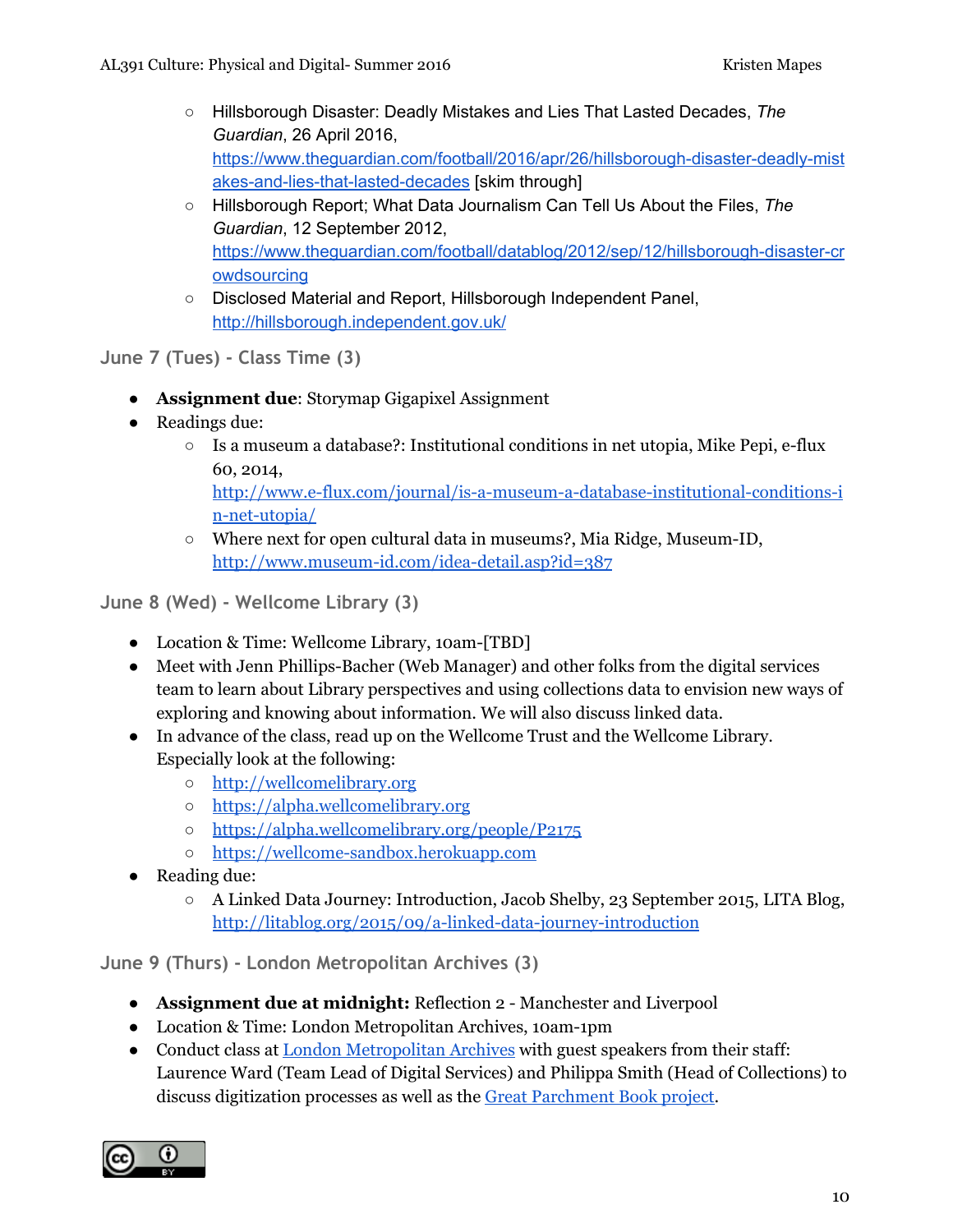- Learn about the LMA's regular process of digitization as well as, and by contrast to, the work needed for the Great Parchment Book project.
- In advance of the visit, explore the LMA's website as well as the project page for the Great Parchment Book:
	- [http://www.greatparchmentbook.org](http://www.greatparchmentbook.org/)
	- [https://www.cityoflondon.gov.uk/things-to-do/london-metropolitan-archives/Page](https://www.cityoflondon.gov.uk/things-to-do/london-metropolitan-archives/Pages/default.aspx) [s/default.aspx](https://www.cityoflondon.gov.uk/things-to-do/london-metropolitan-archives/Pages/default.aspx)
	- <http://collage.cityoflondon.gov.uk/collage/app>
	- <http://search.lma.gov.uk/scripts/mwimain.dll/144/LMA?LOGONFORM>
- Reading due:
	- Cultural heritage destruction: Experiments with parchment and multispectral imaging, Alberto Campagnolo, Alejandro Giacometti, Lindsay MacDonald, Simon Mahoney, Melissa Terras, Adam Gibson, *A New Companion to Digital Humanities*, 2nd Edition, Edited by Susan Schreibman, Ray Siemens, John Unsworth, 2016, p. 121-146 [see Slack for the pdf]

**June 10 (Fri) - Field trip to Museum of London Docklands (2)**

- **Assignment due**: Reflection 2 Manchester and Liverpool comments
- Location & Time: Museum of London Docklands, AM

**June 13 (Mon) - Ben Uri Museum (3)**

● Location & Time: Ben Uri Museum, 2pm-5pm

Meet with Head of Collections and and IT and Web Developer to discuss digitization processes and how a smaller museum sees its online identity.

- In advance of the visit, explore the museum's website and its collections pages.
	- [http://benuri.org.uk](http://benuri.org.uk/)
	- <http://www.benuricollection.org.uk/browse.php>
- Also explore the Google Cultural Institute, of which the Ben Uri is involved as a member.
	- For institutions in London: [https://www.google.com/culturalinstitute/u/0/collections?projectId=art-project&q](https://www.google.com/culturalinstitute/u/0/collections?projectId=art-project&q=london) [=london](https://www.google.com/culturalinstitute/u/0/collections?projectId=art-project&q=london)
	- Google Cultural Institute: <https://www.google.com/culturalinstitute/u/0/project/art-project>

**June 14 (Tues) - British Library (3)**

● Location & Time: British Library, 2pm-5pm (Meet at the British Library at 1:45pm at the Reception desk.)

Meet with Mia Ridge, Digital Curator in the Collections team, from 2-3pm, and then meet with people from the British Library Labs at 3pm.

• Readings due: